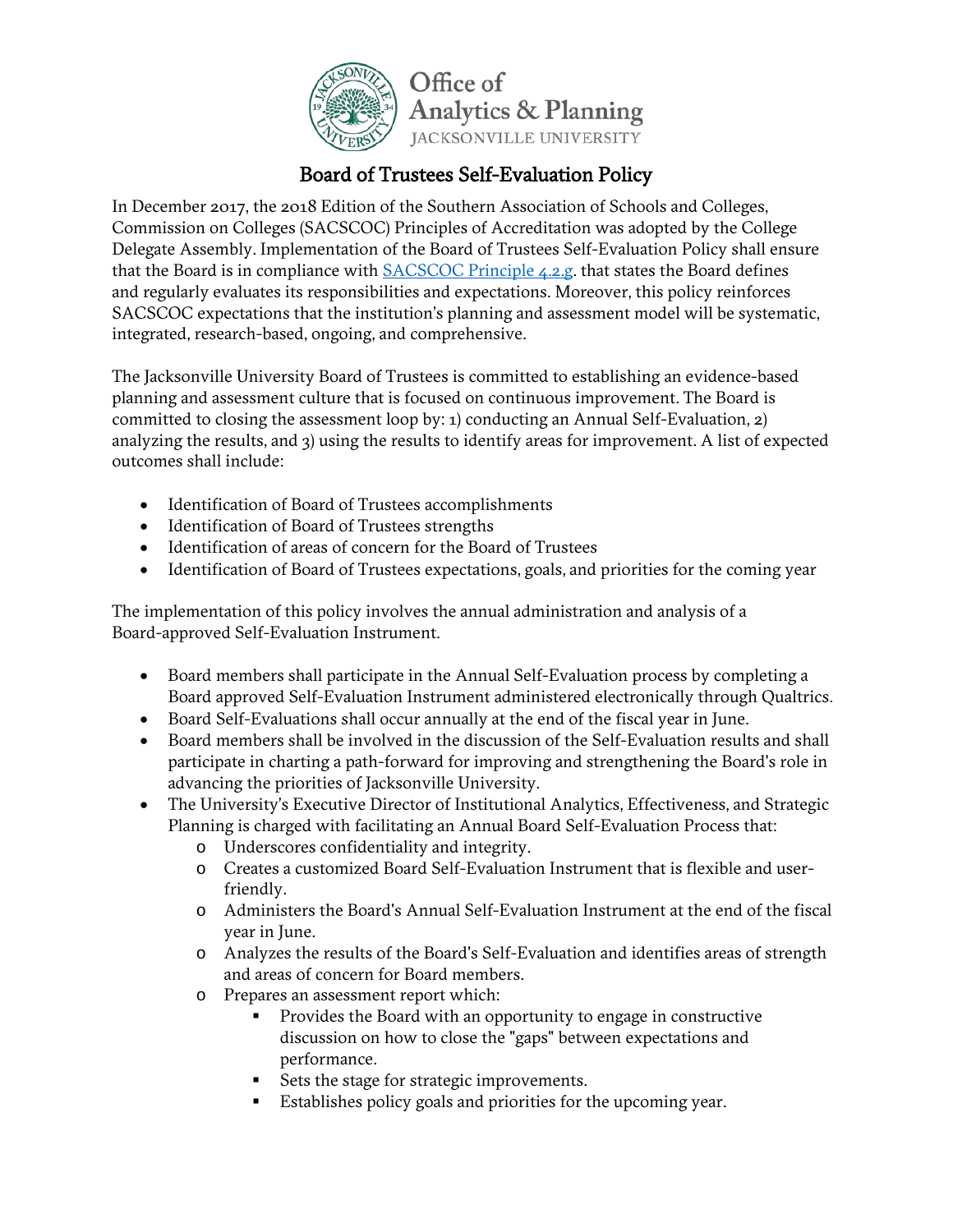## Board Self-Evaluation Instrument

## SECTION I

INSTRUCTIONS: Please indicate your level of agreement with each statement listed below.

| <b>Board Management Function</b> |                                                       | LEVEL OF AGREEMENT |       |         |          |          |  |
|----------------------------------|-------------------------------------------------------|--------------------|-------|---------|----------|----------|--|
|                                  |                                                       | Strongly           | Agree | No.     | Disagree | Strongly |  |
|                                  |                                                       | Agree              |       | Opinion |          | Disagree |  |
| 1                                | The ultimate responsibility for management of the     |                    |       |         |          |          |  |
|                                  | University rests with the Board of Trustees.          |                    |       |         |          |          |  |
| $\overline{2}$                   | Through its policy-making process, the Board works    |                    |       |         |          |          |  |
|                                  | collaboratively with the President and faculty to     |                    |       |         |          |          |  |
|                                  | achieve the strategic priorities of the University.   |                    |       |         |          |          |  |
| 3                                | The Board periodically reviews its policies to ensure |                    |       |         |          |          |  |
|                                  | that the Bylaws are up to date.                       |                    |       |         |          |          |  |
| 4                                | Board members uphold the final majority decision of   |                    |       |         |          |          |  |
|                                  | the Board.                                            |                    |       |         |          |          |  |
| 5                                | The Board regularly reviews the role, scope and       |                    |       |         |          |          |  |
|                                  | mission of the University.                            |                    |       |         |          |          |  |

| <b>Board Organization and Operation</b> |                                                                                                                 | LEVEL OF AGREEMENT |       |                |          |                      |  |
|-----------------------------------------|-----------------------------------------------------------------------------------------------------------------|--------------------|-------|----------------|----------|----------------------|--|
|                                         |                                                                                                                 | Strongly<br>Agree  | Agree | No.<br>Opinion | Disagree | Strongly<br>Disagree |  |
| 6                                       | Board officer responsibilities are clearly defined in<br>the Board's Bylaws.                                    |                    |       |                |          |                      |  |
|                                         | Board committees have clearly defined<br>responsibilities designed to assist the Board in its<br>deliberations. |                    |       |                |          |                      |  |
| 8                                       | The outcome of Board member preparation is<br>productive Board meetings.                                        |                    |       |                |          |                      |  |
| 9                                       | Board meeting agendas are relevant to the items<br>presented to the Board for consideration.                    |                    |       |                |          |                      |  |
| 10                                      | Board minutes effectively capture and summarize<br>Board actions.                                               |                    |       |                |          |                      |  |

| <b>Board Leadership Accountability</b> |                                                       | LEVEL OF AGREEMENT |       |               |          |                      |  |
|----------------------------------------|-------------------------------------------------------|--------------------|-------|---------------|----------|----------------------|--|
|                                        |                                                       | Strongly<br>Agree  | Agree | No<br>Opinion | Disagree | Strongly<br>Disagree |  |
| 11                                     | The Board adheres to its fiduciary duties as outlined |                    |       |               |          |                      |  |
|                                        | in its Bylaws.                                        |                    |       |               |          |                      |  |
| 12                                     | Board members adhere to ethical principles.           |                    |       |               |          |                      |  |
| 13                                     | The Board advocates on behalf of the University.      |                    |       |               |          |                      |  |
| 14                                     | The Board has an active professional development      |                    |       |               |          |                      |  |
|                                        | and orientation program for current and new Board     |                    |       |               |          |                      |  |
|                                        | members.                                              |                    |       |               |          |                      |  |
| 15                                     | The Board monitors the effectiveness of the           |                    |       |               |          |                      |  |
|                                        | University in fulfilling its stated missions by       |                    |       |               |          |                      |  |
|                                        | reviewing performance data aligned with               |                    |       |               |          |                      |  |
|                                        | institutional priorities and outcomes.                |                    |       |               |          |                      |  |